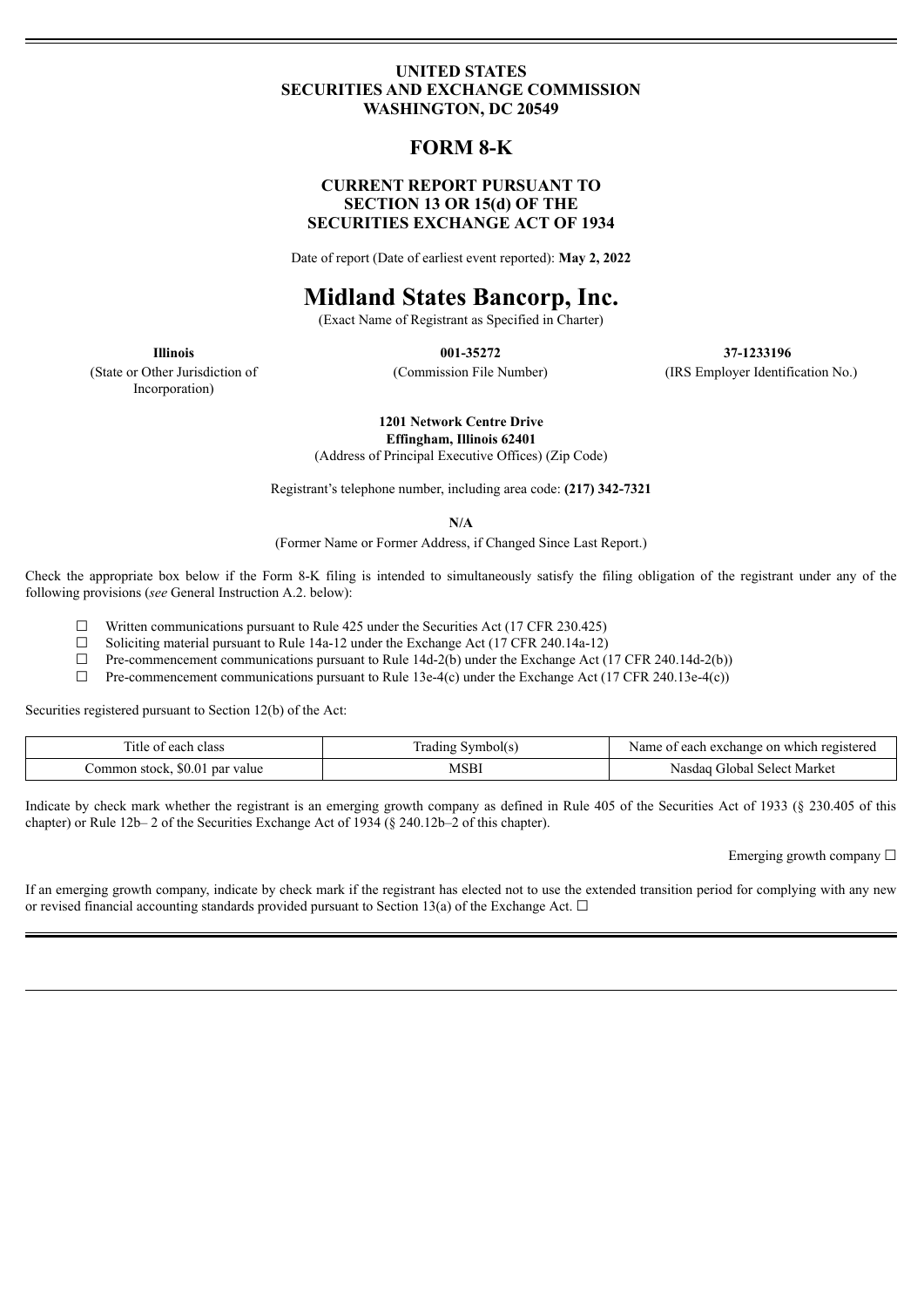#### **Item 5.07. Submission of Matters to a Vote of Security Holders.**

On May 2 2022, Midland States Bancorp, Inc. (the "Company") held its 2022 annual meeting of shareholders (the "Annual Meeting").

**Proposal 1**. A proposal to elect the three nominees named in the Company's proxy statement for the Annual Meeting (the "Proxy Statement"), to serve as Class III directors, each for a term expiring at the Company's 2025 annual meeting of shareholders, was presented to the shareholders. The results of the shareholder vote on the proposal were as follows:

|                      | <b>Number of Shares</b> | <b>Number of Shares</b> |             |                         |
|----------------------|-------------------------|-------------------------|-------------|-------------------------|
| <b>Nominee</b>       | Voted For               | <b>Voted Against</b>    | Abstentions | <b>Broker Non-Votes</b> |
| R. Dean Bingham      | 11,669,206              | 4.038.231               | 9.950       | 2,148,052               |
| Jerry L. McDaniel    | 11.147.784              | 4.530.255               | 39.348      | 2,148,052               |
| Jeffrey M. McDonnell | 11.612.779              | 4,093,292               | 11,316      | 2,148,052               |

**Proposal 2**. A proposal to approve, on a non-binding, advisory basis, the compensation of certain of the Company's executive officers disclosed in the Proxy Statement, was presented to the shareholders. The results of the shareholder vote on the proposal were as follows:

|                                                | <b>Number of Shares</b> | <b>Number of Shares</b> |             |                         |
|------------------------------------------------|-------------------------|-------------------------|-------------|-------------------------|
|                                                | Voted For               | <b>Voted Against</b>    | Abstentions | <b>Broker Non-Votes</b> |
| Approval of compensation of executive officers | 14.625.087              | 727.627                 | 364.673     | 2,148,052               |

**Proposal 3**. A proposal to ratify the appointment of Crowe LLP as the Company's independent registered public accounting firm for the year ending December 31, 2022, was presented to the shareholders. The results of the shareholder vote on the proposal were as follows:

|                                          | <b>Number of Shares</b> | <b>Number of Shares</b> |             |                         |
|------------------------------------------|-------------------------|-------------------------|-------------|-------------------------|
|                                          | <b>Voted For</b>        | <b>Voted Against</b>    | Abstentions | <b>Broker Non-Votes</b> |
| Ratification of appointment of Crowe LLP | 17.770.931              | 85.390                  | 9.118       |                         |
|                                          |                         |                         |             |                         |